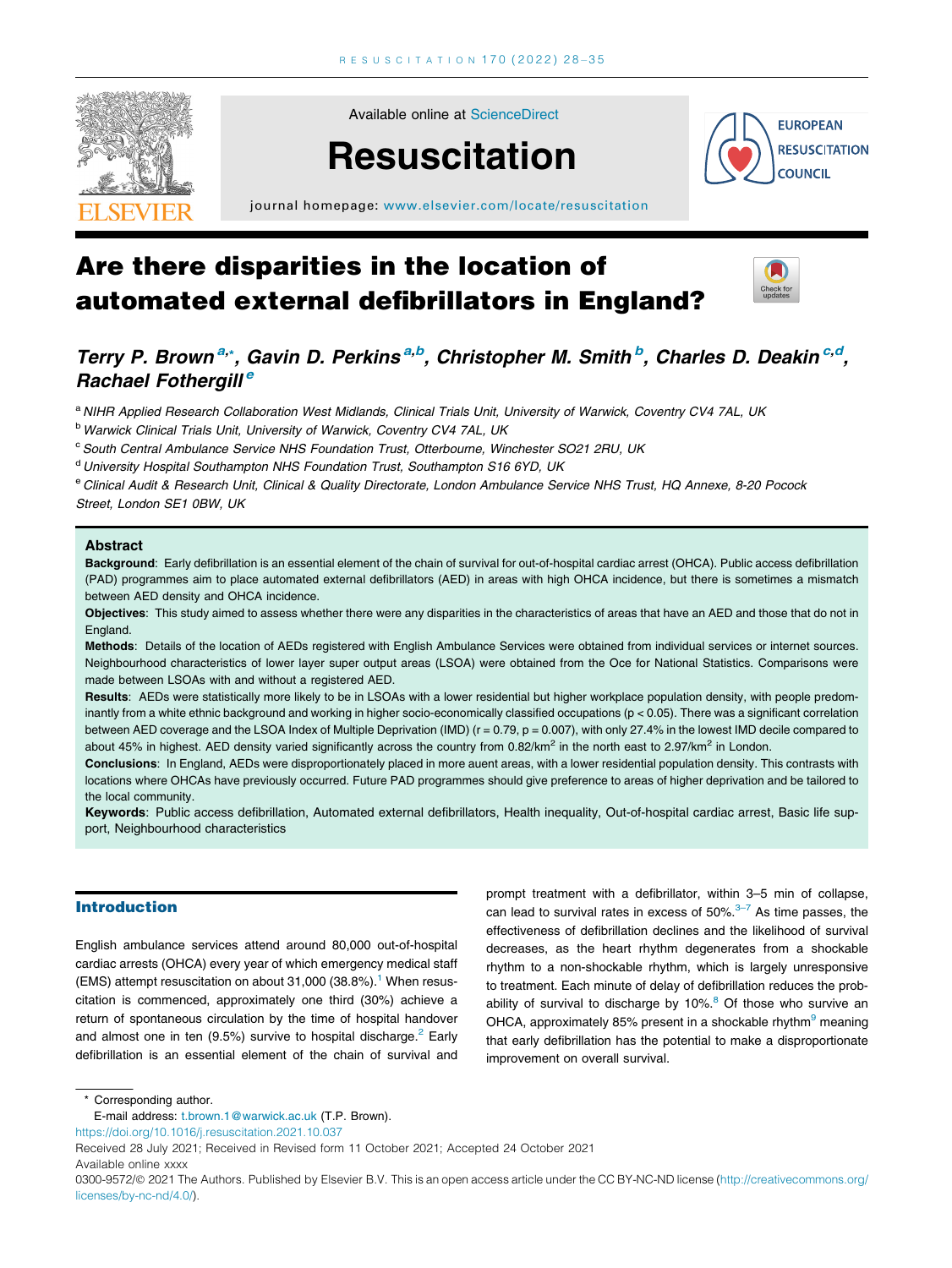Public access defibrillation (PAD) describes the use of automatic external defibrillators (AED) by members of the public. PAD programmes allow the community access to this life saving intervention while waiting for an ambulance to arrive. The importance of PAD is recognised by ILCOR guidelines<sup>[10](#page-6-0)</sup> and national strategies<sup>11</sup> but even with renewed focus on ambulance response times in the UK, median response times to cardiac arrest are seven minutes and significantly longer in more rural areas. However, at present, only a small proportion of all UK patients (around 5%), where EMS attempt resuscitation, have been treated by PAD prior to their arrival, $2,12$  leaving a large number of patients not potentially benefitting from PAD.

A fundamental, structural barrier, which limits opportunity for the use of AEDs is their location in the community, as only a minority of OHCAs occur in locations near a public-access AED.<sup>13-18</sup> There is a notably poor correlation between OHCA and AED locations,<sup>14</sup> and the ability to match sites of OHCA and AED locations is a necessary step toward improving PAD.<sup>[15](#page-6-0)</sup>

The American Heart Association and European Resuscitation Council guidelines state that an AED should be in an area where an OHCA has occurred in the past  $3-5$  years.<sup>[19,20](#page-6-0)</sup> There is also sufficient evidence to recommend AED placement in specific locations wherever large numbers of people congregate resulting in a high incidence of OHCA, e.g. bus/railway stations, airports, sports stadiums/arenas,  $13,21-24$  but not at other public sites e.g. with a lower footfall.

Various UK organisations promote the placement of AEDs outdoors in public places so that they are always available, but despite several campaigns to raise public awareness and make PAD more available, many public areas have no AED.<sup>[18,25](#page-6-0)</sup> There has been no clear strategy in the UK on where AEDs should be placed; the choice of where to install AEDs in public places has been driven mainly by local ad-hoc initiatives. Their placement has been questioned and they are not necessarily located to match OHCA incidence. The strategies for the deployment of AEDs in public places in the UK remain somewhat arbitrary, and if these approaches are driven by local and/or political initiatives, there is a risk of paradoxical AED placement in the community, with placement being primarily in affluent areas with low OHCA incidence, $13,21$  increasing health inequalities. It is clear that there is a need for an evidence-based strategy.<sup>21,26</sup>

Previously we have shown that OHCA incidence is higher in deprived areas of England, $27$  and one might therefore expect AED density to be greater in these areas. This study aimed to assess whether there were any disparities in the neighbourhood characteristics of areas that have an AED and those that do not in England.

#### Methods

#### AED location

Details of the locations of 32,332 registered AEDs were obtained for 10 of the 11 English ambulance service regions. Services maintain lists of publicly available defibrillators so they can direct 999 callers to them in the event of an OHCA. Some services make the list available on their website, whilst others were contacted directly to share the information after setting up a data sharing agreement. For those that had not provided the information at the time of writing this paper an OpenStreetMap project on the internet was identified, where the required information were obtained by using Freedom of Information legislation [\(https://osm.mathmos.net/defib/\)](https://osm.mathmos.net/defib/).. Information provided, where available, included: location address and postcode; location details; geographic coordinates; and availability. Where possible we asked services to provide information on AEDs registered with them as of 31st December 2019, or as close to that date as possible.

The location information provided was validated by geocoding, on an ambulance service basis, the address and postcode provided using Geocode, a Google Sheets add-on by Awesome Table.<sup>28</sup> Obvious mistakes by the software were checked manually. A random 10% sample of addresses was also checked manually. The generated coordinates were also checked against those provided by the ambulance service.

The geographic coordinate of each AED was allocated to the relevant lower layer super output area (LSOA) using a lookup table.<sup>29</sup> LSOAs have been developed by the Office for National Statistics, and are a geographic hierarchy designed to improve the reporting of small area statistics.<sup>[30](#page-7-0)</sup> They are built from clusters of contiguous output areas, which are made up of adjacent unit postcodes, and are designed to have similar population sizes and be as socially homogenous as possible based on household tenure and dwelling type. There are 32,844 LSOAs in England with a population range of 1,000–1,500, and household number of 400–1,200.

#### Neighbourhood characteristics

Information on neighbourhood characteristics (2011 Census) was obtained from the Office for National Statistics via the [https://www.](https://www.nomisweb.co.uk) [nomisweb.co.uk](https://www.nomisweb.co.uk) website, the definitions for which can be found on the website (data was downloaded on 1st February 2021). Information obtained included: residential, workday and workplace population density; proportion of people from different ethnic groups in the resident population (white, mixed, non-white); proportion of people with higher educational qualifications (A-level and above); proportion of people living with a long-term health problem or disability where day-to-day activities are significantly limited; proportion of people in different socio-economic groups based on occupation (management/professional; intermediate; routine/manual; unemployed/not classified); proportion of people not living as a couple; proportion of people living in households classified as being deprived in none, or one to four dimensions (employment, education, health and disability, and household overcrowding); and proportion of people aged over 65 years. The Rural/Urban classification for each LSOA was also obtained: urban (major conurbation, minor conurbation, city and town, city and town in a sparse setting) and rural (town and fringe, town and fringe in a sparse setting, village and dispersed (hamlets & isolated dwellings), village and dispersed (hamlets & isolated dwellings) in a sparse setting).

The Index of Multiple Deprivation (IMD) for each LSOA was obtained.<sup>31</sup> IMD ranks every LSOA in England from 1 (most deprived) to 32,844 (least deprived) and is the official measure of relative deprivation for small areas (or neighbourhoods) in England. It combines information from seven domain indices: income; employment; education; skills and training; health deprivation and disability; crime; barriers to housing and services; and living environment. Deciles were created by ranking these areas from most to least deprived (lowest decile is most deprived).

#### Statistical analysis

Comparisons were made between the neighbourhood characteristics where AEDs are located and not located, and with the national and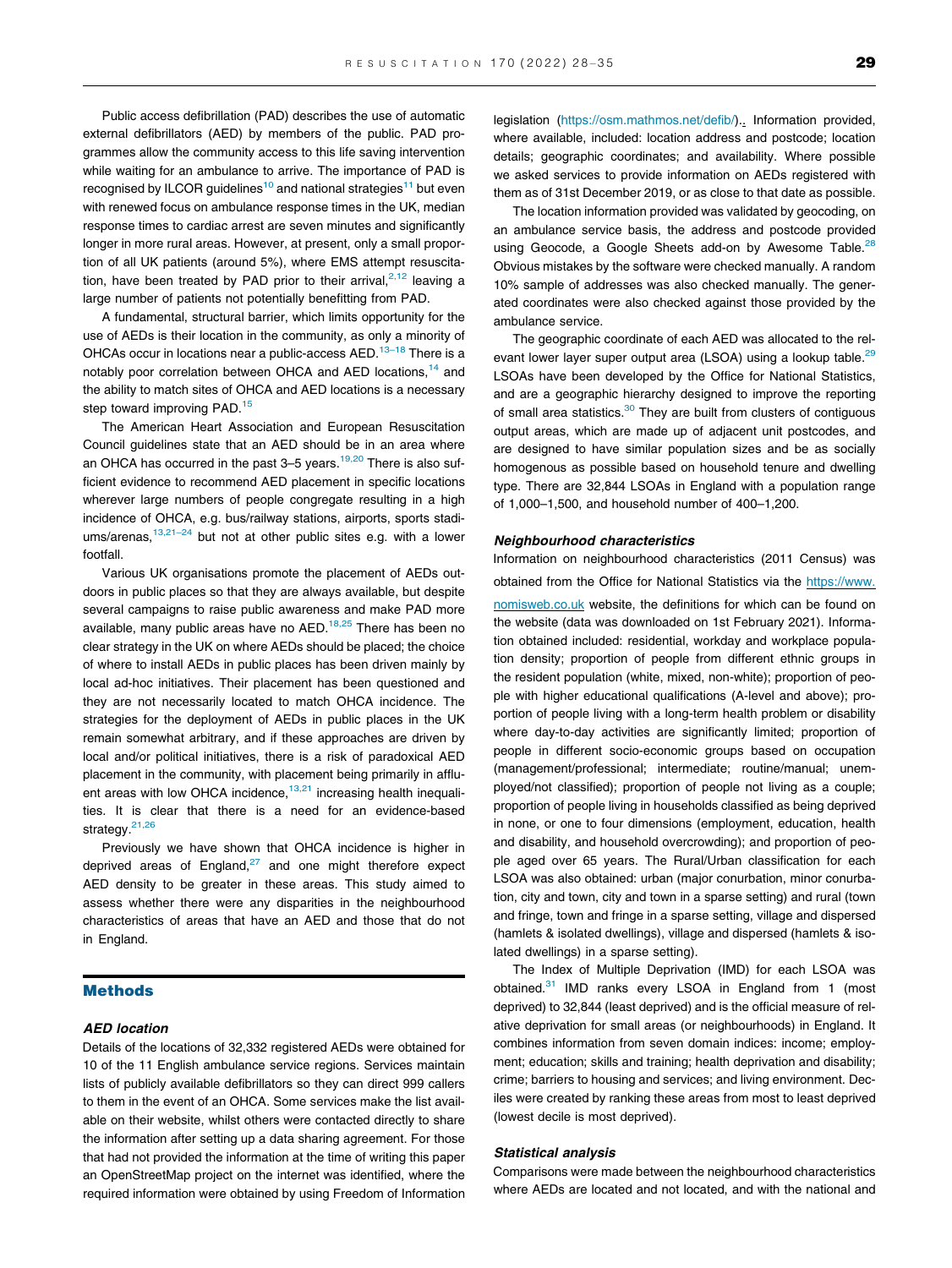regional averages for these characteristics using *t*-test to compare means and Mann-Whitney test to compare medians, using Stata SE version 17.0; a p-value less than 0.05 was considered statistically significant.

#### **Results**

Across the country AED locations are in areas with a significantly (p < 0.001) lower residential population density, but higher workplace population density (Table 1). These locations had significantly greater proportion of people aged 65 years and over, and are predominantly from a white ethnic background, with fewer people identifying themselves as mixed race or from non-white ethnic backgrounds. The locations with an AED also had a significantly larger population in management/professional occupations, but a smaller proportion in routine and manual occupations, unemployed and unclassified occupations. The proportion of people with higher educational qualifications was also significantly higher, and the proportion of people not living as a couple significantly lower.

Areas containing at least one AED were also more affluent, as indicated by the lower proportion of households that were not deprived in any dimension and greater proportion deprived in 2 or 3 dimensions, and the greater mean/median IMD rank and IMD decile (Table 1;  $p < 0.001$ ). There was a significant correlation between AED coverage and LSOA IMD decile  $(r = 0.79, p = 0.007)$ . The most deprived LSOAs (IMD deciles 1/2) had the lowest coverage with registered AEDs; 27.4% (899/3284) contained a device [\(Fig. 1](#page-3-0)). The highest AED coverage was observed in the deciles 6 (50.5%) and 7 (50.2%).

#### AED density

There is significant variation ( $p < 0.001$ ) in the proportion of LSOAs covered by an AED in each ambulance service, ranging from 19.5% in North-East to 63.7% in East Midlands [\(Table 2\)](#page-3-0). There is also significant regional variation ( $p < 0.001$ ), with 30% of LSOAs in the North with a registered AED, 50.4% in the Midlands and 47.4% in the South. Consequently, the AED density varies considerably between the services and regions from  $0.08/km^2$  in North-East to  $2.97/km<sup>2</sup>$  in London. In the LSOAs that contain an AED the density also varies significantly from  $0.08/km^2$  to 5.29/km<sup>2</sup> between the services; the median density in the LSOAs ranging from  $0.38/km^2$  to 6.59/km<sup>2</sup>, overall 1.98/km<sup>2</sup>. The number of AEDs per 10,000 resident population also differs significantly, from 2.1 in the North-East to 12.3 in East Midlands (overall: 6.1/10,000).

#### Table 1 – Comparison of neighbourhood characteristics of automatic external defibrillator (AED) locations with the national lower layer super output area (LSOA) average, and in LSOAs where AED was present/absent.

| Characteristic                                 | <b>AED</b> locations |        | National LSOA average |        | <b>LSOA</b>                   |                              |  |
|------------------------------------------------|----------------------|--------|-----------------------|--------|-------------------------------|------------------------------|--|
|                                                | $(n = 32,234)$       |        | $(n = 32,844)$        |        | AED present<br>$(n = 14,215)$ | AED absent<br>$(n = 18,629)$ |  |
|                                                | Mean (sd)            | Median | Mean (sd)             | Median | Mean (sd)                     | Mean (sd)                    |  |
| Population density (N/hectare):                |                      |        |                       |        |                               |                              |  |
| • Residential                                  | $27.6$ (36.8)*       | 15.5   | 42.6 (42.3)           | 34.5   | 33.2 $(40.9)^*$               | 49.8 (41.9)                  |  |
| • Working day                                  | 55.7 (147.1)*        | 19.1   | 38.6 (53.1)           | 28.7   | 37.7 $(69.9)^{\frac{1}{9}}$   | 39.3 (35.2)                  |  |
| • Workplace                                    | 41.1 (142.4)*        | 6.9    | 16.1 (42.2)           | 7.2    | $20.5(59.9)$ *                | 12.8 (19.5)                  |  |
| Proportion of population $> 65y$ (%)           | 18.0 $(7.6)^*$       | 18.1   | 16.6(7.2)             | 16.1   | 17.8 $(7.4)^*$                | 15.8(7.0)                    |  |
| Ethnic group (%):                              |                      |        |                       |        |                               |                              |  |
| • White                                        | 88.4 (16.8)*         | 96.3   | 86.2 (18.7)           | 94.8   | $87.7 (17.7)^*$               | 85.1 (19.4)                  |  |
| • Mixed                                        | $2.0(1.8)$ *         | 1.3    | 2.2(1.9)              | 1.5    | $2.1(1.9)^*$                  | 2.3(1.9)                     |  |
| • Non-white                                    | $9.6(15.5)^*$        | 2.4    | 11.6(17.5)            | 3.6    | $10.3(16.4)^{*}$              | 12.6(18.2)                   |  |
| Socio-Economic Classification (%):             |                      |        |                       |        |                               |                              |  |
| • Management/Professional                      | $34.2 (12.1)^*$      | 34.4   | 31.3(12.2)            | 30.5   | 33.6 $(11.9)^*$               | 29.5 (12.2)                  |  |
| • Intermediate                                 | 29.6 (6.3)           | 30.7   | 29.4(5.5)             | 30.2   | 29.8(5.7)                     | 29.1(5.4)                    |  |
| • Routine/Manual                               | 23.0 $(9.9)^*$       | 21.5   | 25.4(10.1)            | 24.6   | $23.6(9.7)^{*}$               | 26.7 (10.3)                  |  |
| • Unemployed/Not classified                    | 13.2 $(10.2)^*$      | 9.6    | 14.0(9.2)             | 10.8   | 13.0 $(9.2)^*$                | 14.7(9.2)                    |  |
| Not living as a couple (%)                     | 41.1 $(11.6)^{5}$    | 38.0   | 42.1 (10.8)           | 40.4   | 40.7 (10.9)*                  | 43.1 (10.5)                  |  |
| Education, A-level+ (%)                        | 48.0 (13.7)*         | 47.0   | 44.8 (13.7)           | 43.3   | 46.8 $(13.1)^*$               | 43.2 (13.9)                  |  |
| Long term health                               | 8.1(3.4)             | 7.6    | 8.4(3.5)              | 7.9    | 8.1(3.3)                      | 8.6(3.6)                     |  |
| No. of dimensions households are deprived (%): |                      |        |                       |        |                               |                              |  |
| • None                                         | 44.6 $(11.5)^*$      | 45.9   | 42.7 (12.2)           | 43.4   | 44.4 $(11.7)^*$               | 41.4 (12.5)                  |  |
| $\bullet$ 1                                    | 32.9(4.0)            | 32.6   | 32.6(3.7)             | 32.6   | 32.6(3.8)                     | 32.6(3.7)                    |  |
| $\bullet$ 2                                    | $17.7(6.6)$ *        | 16.8   | 19.1(7.0)             | 18.5   | 18.0 $(6.7)^*$                | 19.9(7.2)                    |  |
| $\bullet$ 3                                    | 4.4 $(3.4)^*$        | 3.3    | 5.1(3.8)              | 4.0    | 4.5 $(3.4)^*$                 | 5.5(3.9)                     |  |
| $\bullet$ 4                                    | 0.5(0.6)             | 0.2    | 0.5(0.6)              | 0.3    | $0.46(0.59)$ *                | 0.55(0.62)                   |  |
| Index of multiple deprivation:                 |                      |        |                       |        |                               |                              |  |
| $\bullet$ Rank                                 | 17,434 (8618)*       | 17,855 | 16,423 (9481)         | 16,423 | 17,698 (8933)*                | 15,459 (9768)                |  |
| • Decile                                       | $5.8(2.6)$ *         | 6.0    | 5.5(2.9)              | 5.5    | $5.9(2.7)^*$                  | 5.2(3.0)                     |  |
| $p < 0.001$ .                                  |                      |        |                       |        |                               |                              |  |
| \$<br>$p < 0.01$ .                             |                      |        |                       |        |                               |                              |  |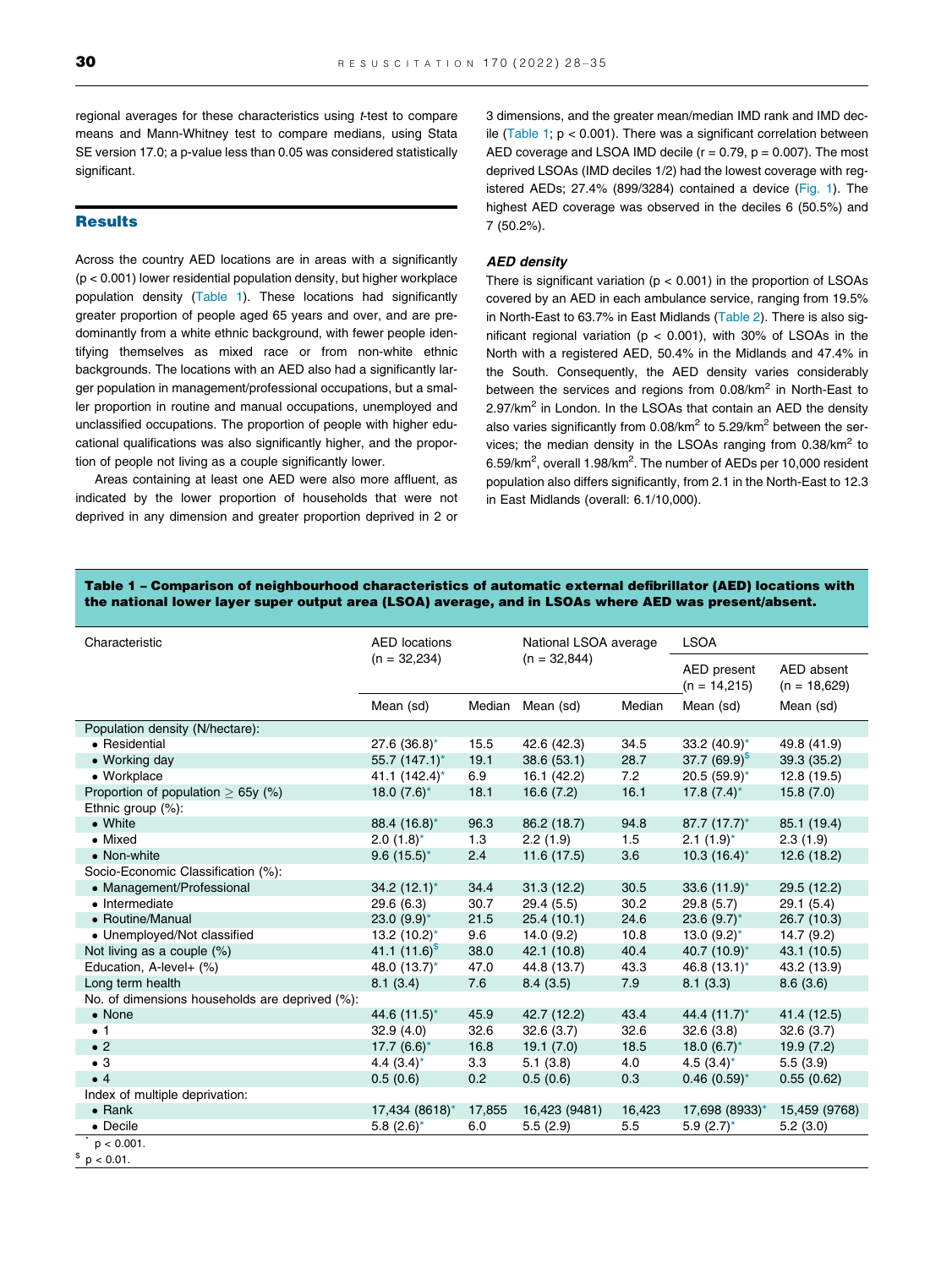<span id="page-3-0"></span>

Fig. 1 – The percentage of lower layer super output areas (LSOA) within each deprivation decile that contain a public access defibrillator (PAD) in 2019 (1 = most deprived, 10 = least deprived).

Table 2 – Distribution of automatic external defibrillators (AED) by ambulance service and regional lower layer super output area (LSOA).

|                      | <b>AEDs</b> |                               |                                    |                             | <b>LSOAs</b>              |                                                    |                                    |  |
|----------------------|-------------|-------------------------------|------------------------------------|-----------------------------|---------------------------|----------------------------------------------------|------------------------------------|--|
|                      | Number      | Proportion<br>of total $(\%)$ | Density<br>(10,000)<br>population) | Density<br>$(\text{/km}^2)$ | Number (%)<br>with an AED | Density in LSOAs<br>with an AED $(\text{/km}^2)^a$ | Median<br>density $(\text{/km}^2)$ |  |
| Ambulance service    |             |                               |                                    |                             |                           |                                                    |                                    |  |
| East of England      | 2407        | 7.5                           | 4.1                                | 0.13                        | 1369 (37.9)               | 0.16                                               | 0.38                               |  |
| East Midlands        | 5591        | 17.3                          | 12.3                               | 0.36                        | 1768 (63.7)               | 0.39                                               | 1.84                               |  |
| London               | 4661        | 14.5                          | 5.7                                | 2.97                        | 2186 (45.2)               | 5.29                                               | 6.59                               |  |
| North East           | 535         | 1.7                           | 2.1                                | 0.08                        | 323 (19.5)                | 0.10                                               | 0.87                               |  |
| North West           | 3869        | 12.0                          | 5.5                                | 0.27                        | 1551 (34.5)               | 0.44                                               | 2.86                               |  |
| South Central        | 2592        | 8.0                           | 6.2                                | 0.26                        | 1227 (47.0)               | 0.31                                               | 1.46                               |  |
| South East Coast     | 3226        | 10.0                          | 7.2                                | 0.35                        | 1528 (55.1)               | 0.43                                               | 1.72                               |  |
| South West           | 3105        | 9.6                           | 7.2                                | 0.13                        | 1456 (44.4)               | 0.14                                               | 0.43                               |  |
| <b>West Midlands</b> | 4452        | 13.8                          | 7.9                                | 0.34                        | 1839 (52.7)               | 0.37                                               | 2.30                               |  |
| Yorkshire            | 1796        | 5.6                           | 3.4                                | 0.12                        | 968 (29.2)                | 0.15                                               | 0.83                               |  |
| All                  | 32,234      |                               | 6.1                                | 0.25                        | 14,215 (43.3)             | 0.30                                               | 1.98                               |  |
| Region <sup>b</sup>  |             |                               |                                    |                             |                           |                                                    |                                    |  |
| <b>North</b>         | 6200        | 19.2                          | 4.2                                | 0.17                        | $2842(30.0^{\circ})$      | 0.24                                               | 1.85                               |  |
| <b>Midlands</b>      | 12,450      | 38.6                          | 7.8                                | 0.26                        | 4976 (50.4)               | 0.30                                               | 1.51                               |  |
| South                | 13,584      | 42.2                          | 6.4                                | 0.30                        | 6397 (47.4)               | 0.36                                               | 2.53                               |  |

 $\frac{1}{8}$  Significant difference between proportions (p < 0.001): Midlands > South > North.

<sup>a</sup> Density = Total number of AEDs/Total area of LSOAs with AED.

<sup>b</sup> North: North East, North West, Yorkshire; Midlands: East of England, East Midlands, West Midlands; South: South West, South Central, South East Coast, London.

#### Urban/Rural pattern

As expected, a significant majority of the registered AEDs were in urban areas (63.8%;  $p < 0.001$ ) compared to rural areas (36.2%)

([Table 3](#page-4-0)). These figures vary significantly around the country, the proportion in urban areas ranging from 31.0% in the South-West to 99.7% in London (Appendix 1). However, a greater proportion of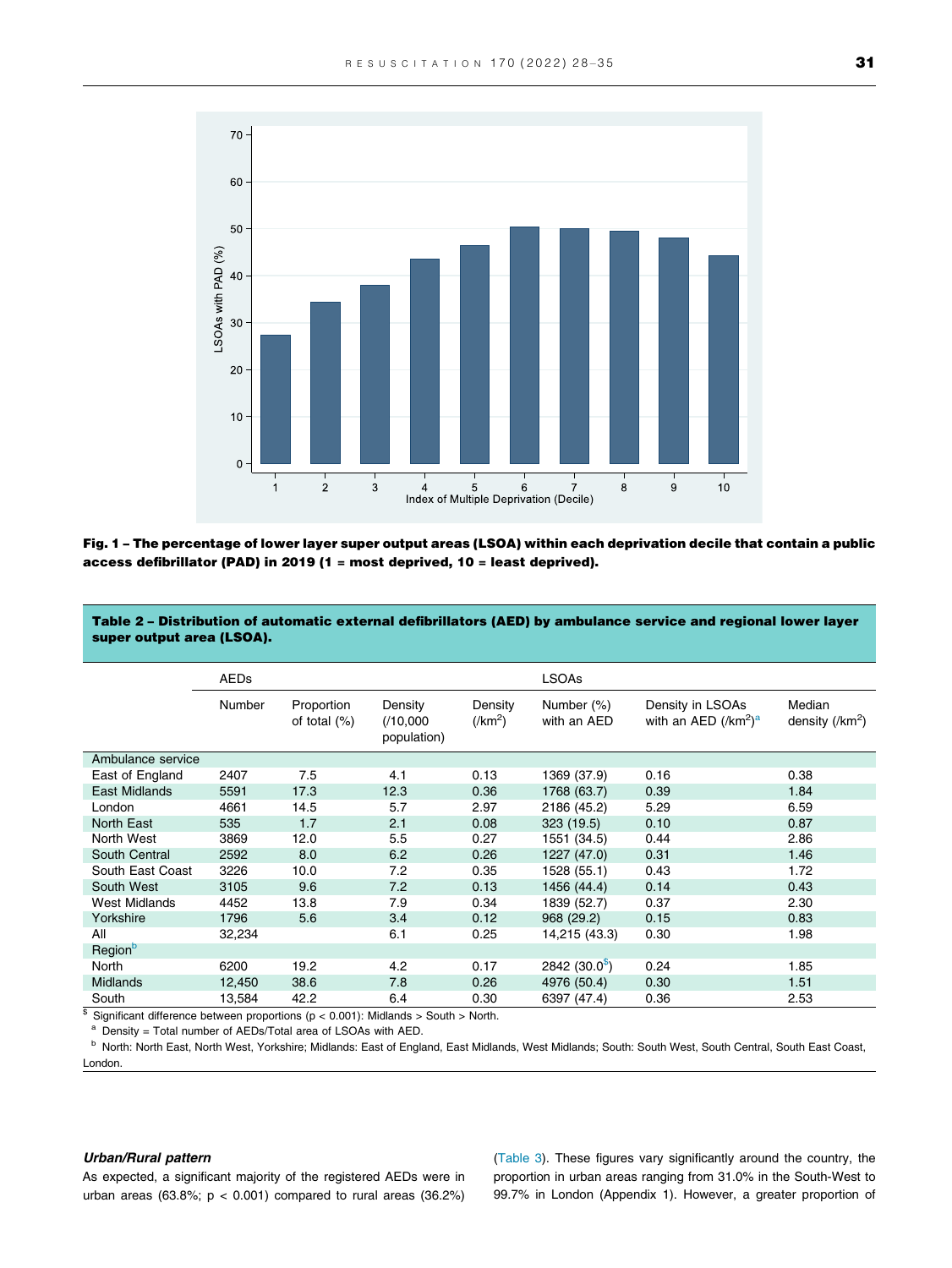<span id="page-4-0"></span>rural LSOAs (76.4%;  $p < 0.001$ ) have an AED compared to urban areas (36.5%), the proportion increasing with degree of rurality. Excluding London as a special situation, the proportion of AEDs that are in rural areas increases the further south one goes (North – 30.3%; Midlands – 43.6%; South – 48.7%; Appendix 1).

#### **Discussion**

AEDs registered with English ambulance services in 2019 were in neighbourhoods that had characteristics that were significantly different from those where AEDs were not located. Access to AEDs was lowest in the most deprived LSOAs in England (IMD decile 1; [Figure 1\)](#page-3-0). The proportion of LSOAs in each region with an AED varied significantly and was lower in the north of the country.

Although many AEDs are available in England, there is disparity in their distribution, with populations at higher need having lowest access. There is a social gradient in cardiovascular disease mortality with more deprived areas experiencing higher mortality rates,<sup>32</sup> and cardiovascular disease is the largest cause of premature mortality in deprived areas<sup>33</sup> due to health inequalities. In deprived areas, people spend more time in poor health $34$  and multimorbidity is more com-mon.<sup>[35](#page-7-0)</sup> We have shown previously that they also have a higher inci-dence of OHCA.<sup>[27](#page-6-0)</sup> This study was informed by data collected at the last census and the index of multiple deprivation (IMD). The IMD is a robust measure of deprivation using six weighted components as outlined in the methods.

These findings are not unique to England. A recent study in Scotland also showed the proportion of existing AEDs differed significantly across quintiles of IMD, the proportion being highest in quintile 3 (equivalent to deciles  $5/6$  in this study).<sup>36</sup> A mismatch between proportions of AED locations and suspected OHCA across IMD quintiles was also shown. In New Zealand the most socioeconomically deprived communities had the highest incidence of OHCA and the least availability of  $AEDs<sup>37</sup>$  $AEDs<sup>37</sup>$  $AEDs<sup>37</sup>$  In the USA Zip codes that had high-access to AEDs also tended to have a higher median household income with a slightly higher proportion of the population being high school graduates, $16$  and also a lower median residential population and a higher proportion of unemployed residents. In Seoul, more

affluent neighbourhoods exhibit higher per capita AEDs, even when accounting for OHCA risk, with 4.92 AEDs per 10,000 in the lowest socio-economic status quartile and 12.66 per 10,000 in highest.

AED locations had a higher mean working day and workplace population density, and LSOAs with an AED had a significantly greater workplace population density. Guidance states that AEDs should be in busy public places, and areas with a high working day and workplace population density could be interpreted as places with a high movement during the working day. The benefits of PAD in public places were demonstrated in England by the National Defibrillator Programme, when AEDs were placed in busy public places where OHCAs were more liable to occur. It found that the implementation of PAD programmes could double survival from OHCA. 38-41 However, despite several campaigns to raise public awareness and make AEDs more available many public areas have no recorded AED available, and where there is one it was only used in a minority of cases before the EMS arrival. $25$  In the present study, we observed that 63.8% of registered AEDs were in urban areas, however, we did see that a significant proportion of LSOAs classified as urban (about 65%) did not contain an AED.

LSOAs with an AED had significantly lower residential population density compared to those that do not. Previously, the placement of AEDs in homes has been determined as not cost-effective, $42$  and does not improve long-term survival among a high-risk population. $43$ However, although it may not be effective to place AEDs in homes, it does not mean that they should not be placed in residential areas. In Copenhagen, researchers observed that combining two or more demographic characteristics could identify residential areas suitable for AED placement.<sup>[44](#page-7-0)</sup> These characteristics included population density, low income, low education, and high average age. Targeting residential areas has also recently been shown to be effective in increasing coverage of both in-home and public OHCAs,  $44-49$  and that they need to be considered priority targets for AED installation.<sup>[50](#page-7-0)</sup> The guidelines suggest that neighbourhood characteristics should guide AED placement in residential areas but do not specify which ones are of importance.

It was encouraging to see that the proportion of LSOAs with an AED increased with the increasing degree of rurality, and that three quarters of all LSOAs had at least one AED located within its bound-

| Rural/Urban classification of LSOA  | AED <sub>s</sub> * |                        | <b>LSOAs</b>              |                              |                                        |  |
|-------------------------------------|--------------------|------------------------|---------------------------|------------------------------|----------------------------------------|--|
|                                     | Number             | Proportion<br>of total | Number (%)<br>with an AED | Number (%)<br>without an AED | Proportion of RUC<br>LSOAs with an AED |  |
| Urban:                              | (20, 568)          | (63.8)                 | (9,937)                   | (17,309)                     | (36.5)                                 |  |
| • major conurbation                 | 8.547              | 26.5                   | 4,153 (29.2)              | 7,370 (39.6)                 | 36.0                                   |  |
| • minor conurbation                 | 806                | 2.5                    | 359(2.5)                  | 849 (4.6)                    | 29.7                                   |  |
| $\bullet$ city & town               | 11.129             | 34.5                   | 5389 (37.9)               | 9,067(48.7)                  | 37.3                                   |  |
| • city & town, sparse               | 86                 | 0.3                    | 36(0.3)                   | 23(0.1)                      | 61.0                                   |  |
| Rural:                              | (11,666)           | (36.2)                 | (4,278)                   | (1,320)                      | (76.4)                                 |  |
| $\bullet$ town & fringe             | 4293               | 13.3                   | 1930 (13.6)               | 1,007(5.4)                   | 65.7                                   |  |
| • town & fringe, sparse             | 243                | 0.8                    | 94(0.7)                   | 25(0.1)                      | 79.0                                   |  |
| • rural village & dispersed.        | 6458               | 20.0                   | 2082 (14.7)               | 279(1.5)                     | 88.2                                   |  |
| • rural village & dispersed, sparse | 672                | 2.1                    | 172 (1.2)                 | 9(0.1)                       | 95.0                                   |  |
| Automatic external defibrillator.   |                    |                        |                           |                              |                                        |  |

#### Table 3 – Distribution of automatic external defibrillators by rural/urban classification (RUC) of the lower layer super output area (LSOA).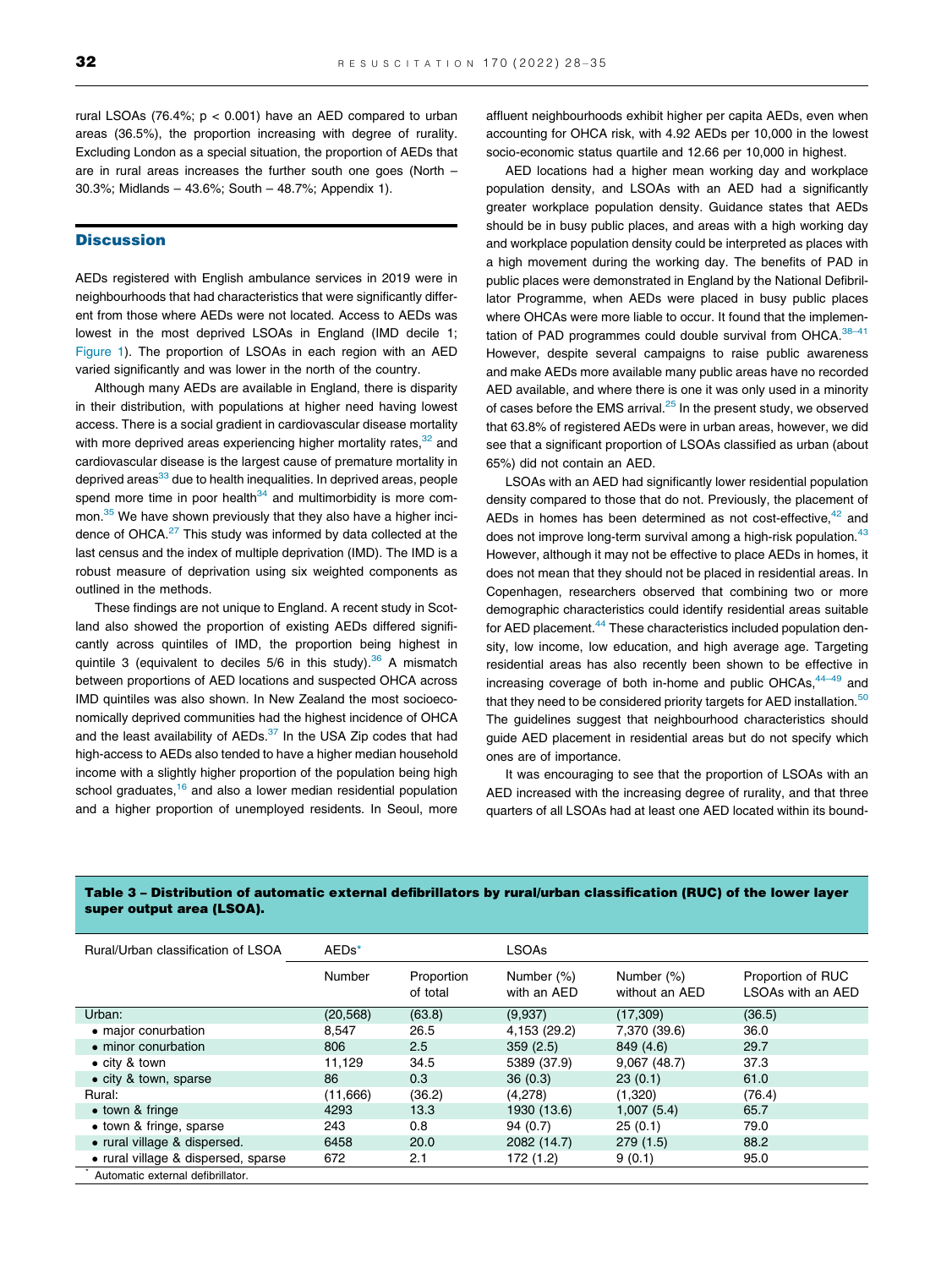aries: 95% of the most rural LSOAs. Previous studies have shown that AEDs are located significantly further away from OHCAs in rural areas, $51$  and that AED usage drops significantly as the locations become more remote due to inadequate availability and education.<sup>52</sup> However, the introduction of AED programmes into rural areas results in a decrease in collapse-to-defibrillation times and better survival of OHCA patients.<sup>53</sup> This is important because a higher need for AEDs must be considered especially in rural areas, based on substantially longer ambulance response times. $54$  A higher density of AED placement in rural areas is likely to have additional benefit in that there is a high commitment of lay-person AED use.<sup>55</sup>

AED density varied significantly across the country, in respect of both population and land area of the LSOA [\(Table 2](#page-3-0)). Overall, coverage around the country was significantly greater than that seen in South Korea (0.61/10,000)<sup>[56](#page-7-0)</sup> and Hong Kong (1.94/10,000),<sup>57</sup> similar to that in Toronto (6.68/10,000),<sup>58</sup> but lower than in Copenhagen  $(9.2/10,000)$ .<sup>[59](#page-7-0)</sup> However, in terms of area, the coverage was significantly lower than that in Copenhagen  $(5.7/\text{km}^2)$  and Toronto  $(2.6/\text{m}^2)$ km<sup>2</sup>), apart from London (6.59/km<sup>2</sup>). Increasing AED coverage, and in particular those that are registered, along with an improvement in accessibility, significantly increases use by a bystander, which then leads to an increase in 30-day survival. $60$ 

Black, Asian and minority ethnic communities are at substantially higher risk of poor health and early death. $61$  A high OHCA incidence has been reported amongst London's South Asian community, <sup>[62](#page-7-0)</sup> and we have also shown that postcode districts with a greater proportion of non-white ethnic groups have a greater than median OHCA incidence (127/100,000) and lower than median bystander CPR rate (<60%). High risk areas (OHCA incidence > 127/100,000 plus bystander CPR rate < 60%) had significantly greater proportion of people from mixed and non-white ethnic groups.<sup>[27](#page-6-0)</sup> Recently, during the first wave of the Covid-19 pandemic in London, OHCA incidence was high amongst these groups.<sup>[63](#page-7-0)</sup> However, even though OHCA risk is higher in these communities, we have shown they are less likely to have access to an AED. Any future CPR training and PAD programmes should focus on these areas.

The NHS Long Term Plan recognises that a key priority is to tackle health inequalities and sets out a plan for "stronger NHS action on health inequalities" including a commitment to reduce unjustified variation in performance and access to health care. $61$  This includes a defined objective to improve variation in outcomes from OHCA. Similarly, the UK Cardiovascular Disease Outcome Strategy aims to save 1,000 extra lives every year by improving OHCA survival and highlights the importance of improved prehospital care, with the wider availability of AEDs potentially saving additional lives. $32$ However, if we are to improve outcomes it is important not to just consider the placement of AEDs in areas that most need them. The whole chain of survival needs to be considered: early recognition, early bystander cardiopulmonary resuscitation, early defibrillation, and post resuscitation care. In addition, it is important to consider the allocation and availability of EMS resources<sup>64</sup> and their rapid dispatch,<sup>[65](#page-7-0)</sup> and also access to specialised cardiac arrest centres<sup>66</sup>

#### Limitations

The study used information from ambulance service registries of AEDs, as these are the devices that ambulance service call operators and the NHS have access to when a call operator receives a 999-emergency call for an OHCA close by. These are maintained by the services; however, their resources are limited, and the information is not checked regularly, and they do not contain information on every AED in the country. Not every AED 'owner/guardian' registers the AED they have purchased with the ambulance service as they are not legally required to do so. Although there is no evidence to suggest it, this registration could be disproportionately lower in LSOAs with a lower IMD. We have assumed that as the owner/ guardian of the AED has registered its location and other information with the local ambulance service it is available for anyone to access at any time if an OHCA has occurred nearby. This may not be the case as there might be physical barriers that prevent access to them, and this information was not available to include in the analysis. To improve the situation, the British Heart Foundation have developed 'The Circuit' and are planning a comprehensive map of AEDs across the country. The NHS Long Term Plan also hopes that a national network of AEDs, along with one of community first responders, would help save up to 4,000 lives each year by  $2028$ .<sup>[61](#page-7-0)</sup> Strategies to improve the placement and registration of AEDs may help enhance coverage.

#### **Conclusions**

Whilst almost 80% of all OHCAs occur in residential areas, public access AEDs are located less frequently in these areas. However, they are also disproportionately placed in more affluent areas with lower proportions of population from non-white ethnic groups. Future PAD programmes should give preference to areas where OHCAs are more likely to occur. In addition, any programme should also include publicising their benefits and ease of use. The results of this study provide impetus for targeted PAD programmes in areas of higher deprivation, with these programmes being tailored to local community needs.

#### CRediT authorship contribution statement

Terry P. Brown: Funding acquisition, Project administration, Data curation, Study design, Data analysis, Data interpretation, Writing original draft, Writing reviewing & editing. Gavin D. Perkins: Funding acquisition, Project administration, Data interpretation, Writing - original draft. Christopher M. Smith: Data interpretation, Writing reviewing & editing. Charles D. Deakin: Data interpretation, Writing - reviewing & editing. Rachael Fothergill: Data interpretation, Writing - reviewing & editing

#### Declaration of Competing Interest

Terry Brown and Gavin Perkins are affiliated to the National Institute for Health Research (NIHR) Applied Research Collaboration (ARC) West Midlands. The views expressed are those of the authors and not necessarily those of the NIHR or the Department of Health and Social Care.

Gavin Perkins is co-chair of International Liaison Committee for Resuscitation, Director of Science and Research at European Resuscitation Council, and Chair of Community and Ambulance Research Committee of Resuscitation Council UK.

Charles Deakin is a trustee of the Resuscitation Council UK, domain leader for defibrillation with the International Liaison Committee for Resuscitation, and member of the Advanced Life Support Working Group at European Resuscitation Council.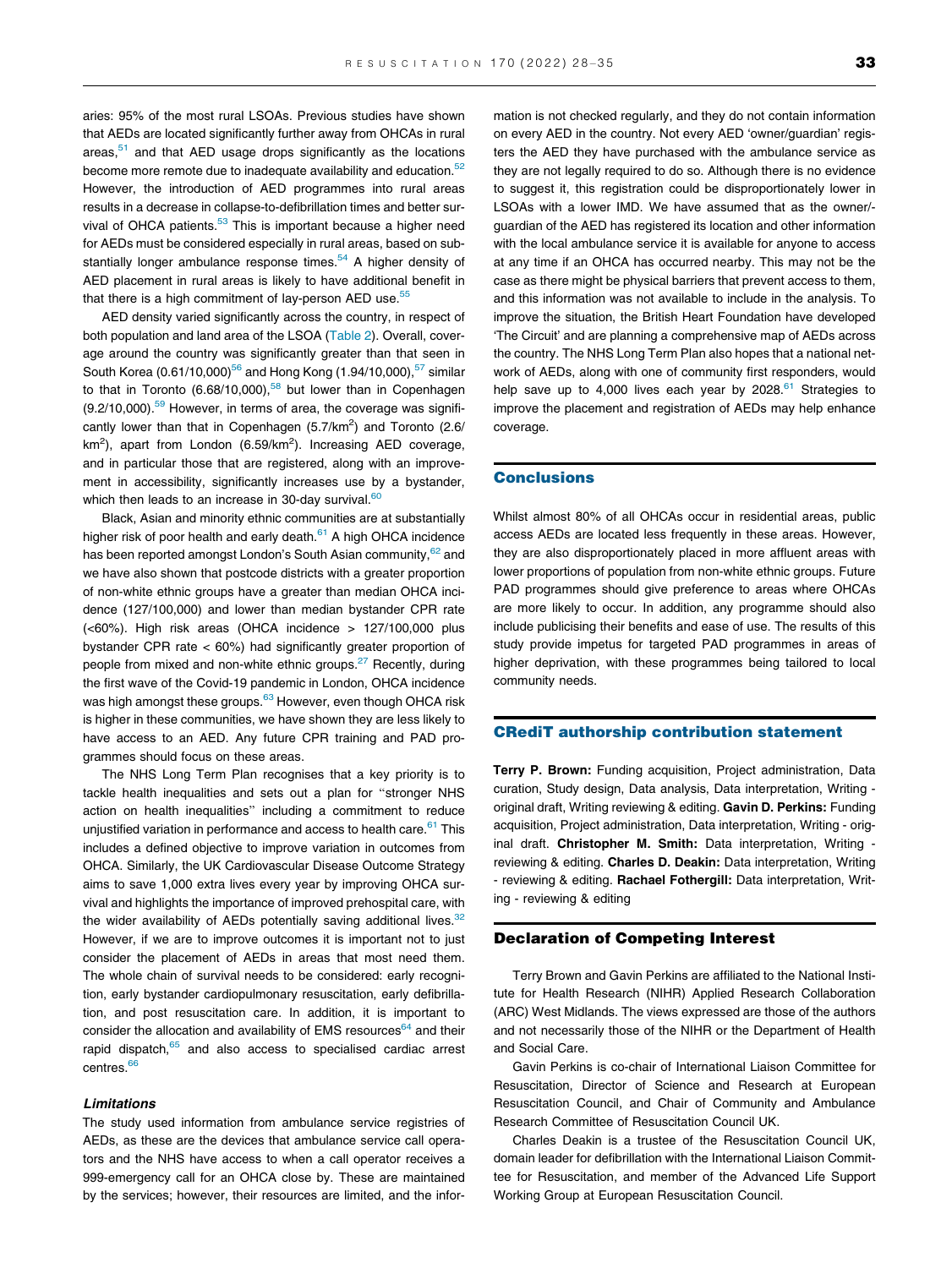#### <span id="page-6-0"></span>Acknowledgements

We would like to thank English Ambulance services for providing details of locations of AEDs registered with them.

#### Funding statement

This analysis is part of a study "Optimisation of the Deployment of Automatic External Defibrillators in Public Places in England" funded by the National Institute for Health Research (NIHR) Health Service and Delivery Research Programme (NIHR 127368).

#### Ethical considerations

The NHS Health Research Authority deemed the project as Service Evaluation, considering it not to be research and did not require review by an NHS Research Ethics Committee. No personal information is stored with regards to the AED location. The study is part of a National Institute for Health Research funded project that has received ethics approval from the Biomedical and Scientific Research Ethics Committee of the University of Warwick.

#### Appendix A. Supplementary material

Supplementary data to this article can be found online at [https://doi.](https://doi.org/10.1016/j.resuscitation.2021.10.037) [org/10.1016/j.resuscitation.2021.10.037](https://doi.org/10.1016/j.resuscitation.2021.10.037).

#### REFERENCES

- 1. NHS England. Ambulance Quality Indicators, 2021. (at, [https://www.](https://www.england.nhs.uk/statistics/statistical-work-areas/ambulance-quality-indicators/) [england.nhs.uk/statistics/statistical-work-areas/ambulance-quality](https://www.england.nhs.uk/statistics/statistical-work-areas/ambulance-quality-indicators/)[indicators/\)](https://www.england.nhs.uk/statistics/statistical-work-areas/ambulance-quality-indicators/).
- 2. [OHCAO Registry. Out-of-Hospital Cardiac Arrest Outcomes Registry](http://refhub.elsevier.com/S0300-9572(21)00444-5/h0010) [Epidemiology Report, 2018. University of Warwick: Clinical Trials](http://refhub.elsevier.com/S0300-9572(21)00444-5/h0010) [Unit; 2019](http://refhub.elsevier.com/S0300-9572(21)00444-5/h0010).
- 3. [Holmberg MJ, Vognsen M, Andersen MS, Donnino MW, Andersen](http://refhub.elsevier.com/S0300-9572(21)00444-5/h0015) [LW. Bystander automated external defibrillator use and clinical](http://refhub.elsevier.com/S0300-9572(21)00444-5/h0015) [outcomes after out-of-hospital cardiac arrest: A systematic review](http://refhub.elsevier.com/S0300-9572(21)00444-5/h0015) [and meta-analysis. Resuscitation 2017;120:77–87](http://refhub.elsevier.com/S0300-9572(21)00444-5/h0015).
- 4. [Nielsen CG, Andelius LC, Hansen CM, et al. Bystander interventions](http://refhub.elsevier.com/S0300-9572(21)00444-5/h0020) [and survival following out-of-hospital cardiac arrest at Copenhagen](http://refhub.elsevier.com/S0300-9572(21)00444-5/h0020) [International Airport. Resuscitation 2021;162:381–7.](http://refhub.elsevier.com/S0300-9572(21)00444-5/h0020)
- 5. [Lee SY, Do YK, Shin SD, et al. Community socioeconomic status](http://refhub.elsevier.com/S0300-9572(21)00444-5/h0025) [and public access defibrillators: A multilevel analysis. Resuscitation](http://refhub.elsevier.com/S0300-9572(21)00444-5/h0025) [2017;120:1–7](http://refhub.elsevier.com/S0300-9572(21)00444-5/h0025).
- 6. [Bircher NG, Chan PS, Xu Y. Delays in cardiopulmonary](http://refhub.elsevier.com/S0300-9572(21)00444-5/h0030) [resuscitation, defibrillation and epinephrine administration all](http://refhub.elsevier.com/S0300-9572(21)00444-5/h0030) [decrease survival in in-hospital cardiac arrest. Anesthesiology](http://refhub.elsevier.com/S0300-9572(21)00444-5/h0030) [2019;130:414–22.](http://refhub.elsevier.com/S0300-9572(21)00444-5/h0030)
- 7. [Lee SGW, Park JH, Ro YS, Hong KJ, Song KJ, Shin SD. Time to first](http://refhub.elsevier.com/S0300-9572(21)00444-5/h0035) [defibrillation and survival outcomes of out-of-hospital cardiac arrest](http://refhub.elsevier.com/S0300-9572(21)00444-5/h0035) [with refractory ventricular fibrillation. Am J Emerg Med](http://refhub.elsevier.com/S0300-9572(21)00444-5/h0035) [2021;40:96–102](http://refhub.elsevier.com/S0300-9572(21)00444-5/h0035).
- 8. [Valenzuela TD, Roe DJ, Cretin S, Spaite DW, Larsen MP. Estimating](http://refhub.elsevier.com/S0300-9572(21)00444-5/h0040) [effectiveness of cardiac arrest interventions. Circulation](http://refhub.elsevier.com/S0300-9572(21)00444-5/h0040) [1997;96:3308–18.](http://refhub.elsevier.com/S0300-9572(21)00444-5/h0040)
- 9. [Perkins GD, Kenna C, Ji C, et al. The effects of adrenaline in out of](http://refhub.elsevier.com/S0300-9572(21)00444-5/h0045) [hospital cardiac arrest with shockable and non-shockable rhythms:](http://refhub.elsevier.com/S0300-9572(21)00444-5/h0045)

[Findings from the PACA and PARAMEDIC-2 randomised controlled](http://refhub.elsevier.com/S0300-9572(21)00444-5/h0045) [trials. Resuscitation 2019;140:55–63.](http://refhub.elsevier.com/S0300-9572(21)00444-5/h0045)

- 10. [Olasveengen TM, Mancini ME, Perkins GD, et al. Adult Basic Life](http://refhub.elsevier.com/S0300-9572(21)00444-5/h0050) [Support: International Consensus on Cardiopulmonary Resuscitation](http://refhub.elsevier.com/S0300-9572(21)00444-5/h0050) [and Emergency Cardiovascular Care Science With Treatment](http://refhub.elsevier.com/S0300-9572(21)00444-5/h0050) [Recommendations. Resuscitation 2020;156:A35–79.](http://refhub.elsevier.com/S0300-9572(21)00444-5/h0050)
- 11. [England NHS. Resuscitation to Recovery. London: British Heart](http://refhub.elsevier.com/S0300-9572(21)00444-5/h0055) [Foundation; 2017](http://refhub.elsevier.com/S0300-9572(21)00444-5/h0055).
- 12. [Hawkes C, Booth S, Ji C, et al. Epidemiology and outcomes from](http://refhub.elsevier.com/S0300-9572(21)00444-5/h0060) [out-of-hospital cardiac arrests in England. Resuscitation](http://refhub.elsevier.com/S0300-9572(21)00444-5/h0060) [2017;110:133–40.](http://refhub.elsevier.com/S0300-9572(21)00444-5/h0060)
- 13. [Brooks SC, Hsu JH, Tang SK, Jeyakumar R, Chan TCY.](http://refhub.elsevier.com/S0300-9572(21)00444-5/h0065) [Determining risk for out-of-hospital cardiac arrest by location type in](http://refhub.elsevier.com/S0300-9572(21)00444-5/h0065) [a Canadian urban setting to guide future public access defibrillator](http://refhub.elsevier.com/S0300-9572(21)00444-5/h0065) [placement. Ann Emerg Med 2013;61:530–8.](http://refhub.elsevier.com/S0300-9572(21)00444-5/h0065)
- 14. [Levy MJ, Seaman KG, Millin MG, Bissell RA, Jenkins JL. A poor](http://refhub.elsevier.com/S0300-9572(21)00444-5/h0070) [association between out-of-hospital cardiac arrest location and public](http://refhub.elsevier.com/S0300-9572(21)00444-5/h0070) [automated external defibrillator placement. Prehospital Dis Med](http://refhub.elsevier.com/S0300-9572(21)00444-5/h0070) [2013;28:342–7.](http://refhub.elsevier.com/S0300-9572(21)00444-5/h0070)
- 15. [Moon S, Vadeboncouer TF, Kortuem W, et al. Analysis of out-of](http://refhub.elsevier.com/S0300-9572(21)00444-5/h0075)[hospital cardiac arrest location and public access defibrillator](http://refhub.elsevier.com/S0300-9572(21)00444-5/h0075) [placement in Metropolitan Phoenix, Arizona.](http://refhub.elsevier.com/S0300-9572(21)00444-5/h0075) Resuscitation [2015;89:43–9.](http://refhub.elsevier.com/S0300-9572(21)00444-5/h0075)
- 16. [Griffis HM, Band RA, Ruther M, et al. Employment and residential](http://refhub.elsevier.com/S0300-9572(21)00444-5/h0080) [characteristics in relation to automated external defibrillator](http://refhub.elsevier.com/S0300-9572(21)00444-5/h0080) [locations. Am Heart J 2016;172:185–91.](http://refhub.elsevier.com/S0300-9572(21)00444-5/h0080)
- 17. [Smith CM, Keung SNLC, Khan MO, et al. Barriers and facilitators to](http://refhub.elsevier.com/S0300-9572(21)00444-5/h0085) [public access defibrillation in out-of-hospital cardiac arrest: a](http://refhub.elsevier.com/S0300-9572(21)00444-5/h0085) [systematic review. Eur Heart J Qual Care Clin Outcom](http://refhub.elsevier.com/S0300-9572(21)00444-5/h0085) [2017;3:264–73.](http://refhub.elsevier.com/S0300-9572(21)00444-5/h0085)
- 18. [Smith CM, Griffiths F, Fothergill RT, Vlaev I, Perkins GD. Identifying](http://refhub.elsevier.com/S0300-9572(21)00444-5/h0090) [and overcoming barriers to automated external defibrillator use by](http://refhub.elsevier.com/S0300-9572(21)00444-5/h0090) [GoodSAM volunteer first responders in out-of-hospital cardiac arrest](http://refhub.elsevier.com/S0300-9572(21)00444-5/h0090) [using the Theoretical Domains Framework and Behaviour Change](http://refhub.elsevier.com/S0300-9572(21)00444-5/h0090) [Wheel: a qualitative study. BMJ Open 2020;10 e034908](http://refhub.elsevier.com/S0300-9572(21)00444-5/h0090).
- 19. [Aufderheide TP, Hazinski MF, Nichol G, et al. Community lay rescuer](http://refhub.elsevier.com/S0300-9572(21)00444-5/h0095) [automated external defibrillator programs. Circulation](http://refhub.elsevier.com/S0300-9572(21)00444-5/h0095) [2006;113:1260–70](http://refhub.elsevier.com/S0300-9572(21)00444-5/h0095).
- 20. [Perkins GD, Handley AJ, Koster RW, et al. European Resuscitation](http://refhub.elsevier.com/S0300-9572(21)00444-5/h0100) [Council Guidelines for Resuscitation 2015, Section 2: Adult basic life](http://refhub.elsevier.com/S0300-9572(21)00444-5/h0100) [support and automated external defibrillation. Resuscitation](http://refhub.elsevier.com/S0300-9572(21)00444-5/h0100) [2015;95:81–99.](http://refhub.elsevier.com/S0300-9572(21)00444-5/h0100)
- 21. [Folke F, Lippert FK, Nielsen SL, et al. Location of cardiac arrest in a](http://refhub.elsevier.com/S0300-9572(21)00444-5/h0105) [city center: Strategic placement of automated external defibrillators](http://refhub.elsevier.com/S0300-9572(21)00444-5/h0105) [in public locations. Circulation 2009;120:510–7.](http://refhub.elsevier.com/S0300-9572(21)00444-5/h0105)
- 22. [Engdahl J, Herlitz J. Localization of out-of-hospital cardiac arrest in](http://refhub.elsevier.com/S0300-9572(21)00444-5/h0110) [Goteborg 1994–2002 and implications for public access defibrillation.](http://refhub.elsevier.com/S0300-9572(21)00444-5/h0110) [Resuscitation 2005;64:171–5.](http://refhub.elsevier.com/S0300-9572(21)00444-5/h0110)
- 23. [Fedoruk JC, Currie WL, Gobet M. Locations of cardiac arrest:](http://refhub.elsevier.com/S0300-9572(21)00444-5/h0115) [Affirmation for community public access defibrillation \(PAD\) program.](http://refhub.elsevier.com/S0300-9572(21)00444-5/h0115) [Prehospital Dis Med 2002;17:202–5.](http://refhub.elsevier.com/S0300-9572(21)00444-5/h0115)
- 24. [Iwami T, Hiraide A, Nakanishi N, et al. Outcome and characteristics](http://refhub.elsevier.com/S0300-9572(21)00444-5/h0120) [of out-of-hospital cardiac arrest according to location of arrest: A](http://refhub.elsevier.com/S0300-9572(21)00444-5/h0120) [report from a large-scale, population-based study in Osaka, Japan.](http://refhub.elsevier.com/S0300-9572(21)00444-5/h0120) Resuscitation [2006;69:221–8.](http://refhub.elsevier.com/S0300-9572(21)00444-5/h0120)
- 25. [Deakin CD, Shewry E, Gray HH. Public access defibrillation remains](http://refhub.elsevier.com/S0300-9572(21)00444-5/h0125) [out of reach for most victims of out-of-hospital sudden cardiac arrest.](http://refhub.elsevier.com/S0300-9572(21)00444-5/h0125) [Heart 2014;100:619–23.](http://refhub.elsevier.com/S0300-9572(21)00444-5/h0125)
- 26. [Kleinman ME, Perkins GD, Bhanji F, et al. ILCOR scientific](http://refhub.elsevier.com/S0300-9572(21)00444-5/h0130) [knowledge gaps and clinical research priorities for cardiopulmonary](http://refhub.elsevier.com/S0300-9572(21)00444-5/h0130) [resuscitation and emergency cardiovascular care: A consensus](http://refhub.elsevier.com/S0300-9572(21)00444-5/h0130) [statement. Resuscitation 2018;127:132–46.](http://refhub.elsevier.com/S0300-9572(21)00444-5/h0130)
- 27. [Brown TP, Booth S, Hawkes CA, et al. Characteristics of](http://refhub.elsevier.com/S0300-9572(21)00444-5/h0135) [neighbourhoods with high incidence of OHCA and low bystander](http://refhub.elsevier.com/S0300-9572(21)00444-5/h0135) [CPR rates in England. Eur Heart J Qual Care Clin Outc](http://refhub.elsevier.com/S0300-9572(21)00444-5/h0135) [2019;5:51–62.](http://refhub.elsevier.com/S0300-9572(21)00444-5/h0135)
- 28. Marceau F. Geocode by Awesome Table; 2019.
- 29. ONS. ONS Postcode Directory; 2021.